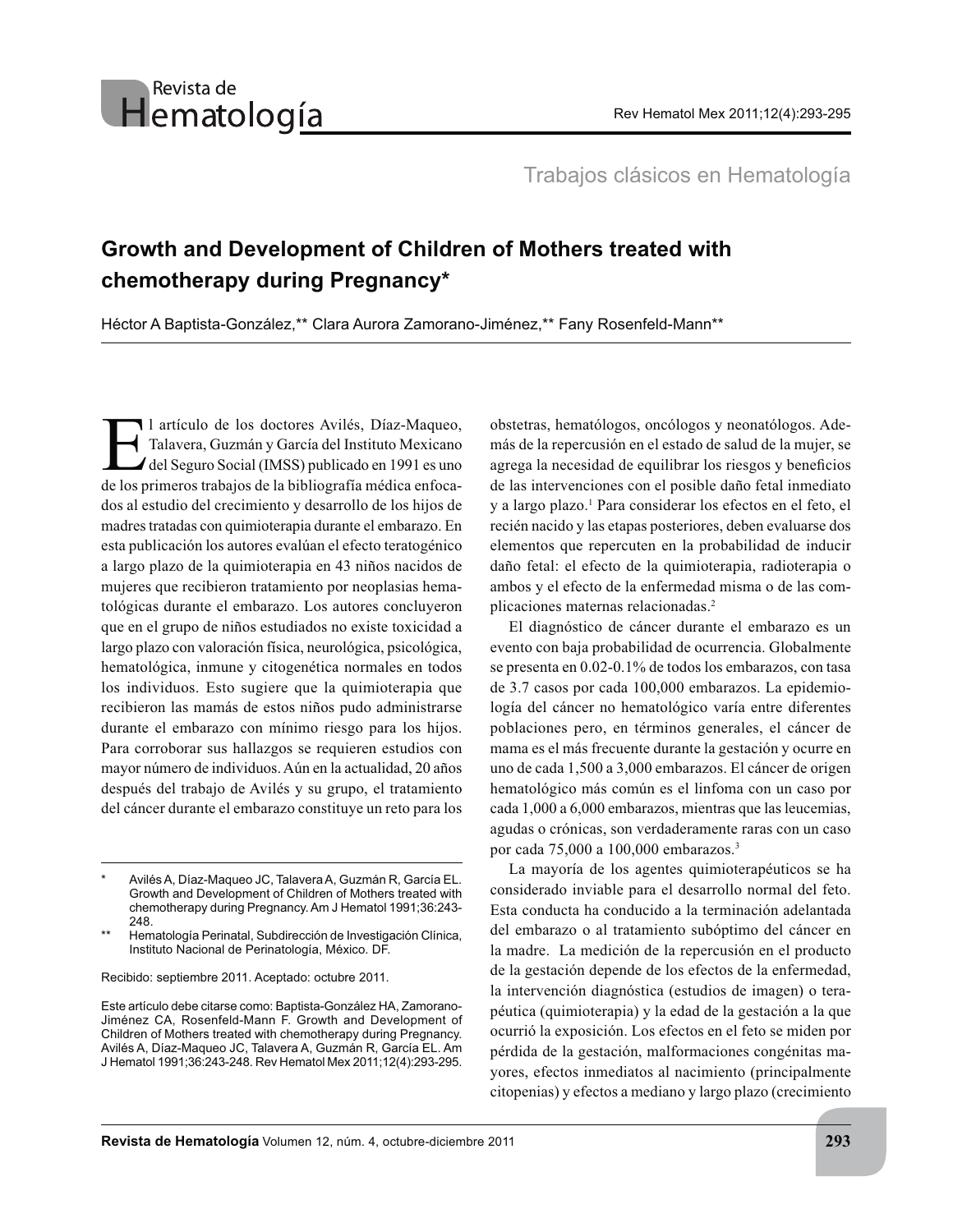corporal, desarrollo neuromotor e intelectual e inclusive la capacidad y calidad reproductiva de los individuos que fueron expuestos durante la vida fetal.<sup>2</sup> La determinación de los efectos a largo plazo es una medida de impacto de la calidad de las intervenciones médicas.

Los reportes de la bibliografía acerca este tema, son principalmente casos aislados, series de casos y eventualmente estudios con diseño de casos y controles y escasos grupos de cohorte. Entre los escasos de estudios reportados sobresalen los resultados comunicados por Avilés y colaboradores,<sup>4</sup> que se han constituido como fuente de información y referencia obligada para quienes se dedican a las áreas de obstetricia, neonatología y hematología. Esto ha servido para generar esfuerzos adicionales en la constitución de registros multicéntricos nacionales e internacionales de los casos de cáncer diagnosticados durante el embarazo en general y de malignidad hematológica en particular.<sup>5,6</sup>

Existen pocos estudios acerca de los efectos a largo plazo que puede tener la exposición intra útero a la quimioterapia.<sup>7</sup> En 1991, el mismo Avilés y su grupo publicaron el seguimiento a largo plazo de una población de individuos entre los que se incluyeron los publicados en su artículo original.<sup>4</sup> En ese reporte no encontró diferencias entre los grupos en términos de neurodesarrollo ni de evaluación visual. Estos datos tendrían mayor validez si la evaluación, en lugar de ser transversal, hubiera incluido un diseño longitudinal. Además, la inclusión de hijos de madre que no recibieron quimioterapia permite establecer conclusiones acerca del efecto de la enfermedad, aunque limita la interpretación de los efectos de la quimioterapia.<sup>7</sup>

La impresión general es que la quimioterapia utilizada en esas pacientes en particular, no tiene mayor repercusión en el neurodesarrollo.<sup>4</sup> Avilés y sus coautores son de los pocos que, además del reporte en la evaluación de las malformaciones congénitas, alteraciones en el crecimiento y neurodesarrollo, proporciona datos objetivos acerca de la ausencia de evidencia de alteraciones o inestabilidad cromosómica. A pesar de que el grupo de estudio es pequeño, no observa aumento en la incidencia de cáncer en los niños expuestos intraútero a los agentes antineoplásicos.

En virtud que el desarrollo cerebral depende de todo de lo que ocurra en el "matroambiente" y en la vida postnatal temprana, el daño puede ocurrir aún después de la exposición durante el primer trimestre.<sup>2</sup> Los posibles efectos del tratamiento en la función neurológica, intelectual y de comportamiento de estos niños, nunca han sido evaluado sistemáticamente.<sup>7</sup>

Estos resultados son difíciles de aplicar, pues la variabilidad en el tipo de malignidad hematológica (y, por ende, la severidad de la misma), el esquema de quimioterapia ofrecido, la edad gestacional en que inició la exposición, la pérdida del embarazo por aborto terapéutico, edad gestacional al nacimiento y el resto de complicaciones propias del embarazo, hacen que sea realmente difícil establecer o medir la repercusión de la enfermedad o de las intervenciones propias del tratamiento. Los resultados presentados por Avilés también han sido observados por otros autores, aunque también proveniente en diseños metodológicos con baja fuerza de evidencia, casos o series de casos, casi todos (Cuadro 1), confirman la observación de Avilés, quien sugieren que una vez lograda la supervivencia neonatal, la repercusión en el crecimiento y neurodesarrollo de estos casos es similar al del resto de la población.

La recomendación para mujeres con alguna malignidad hematológica (y cáncer en general) es individualizar cada caso, con la conducta de ofrecer oportunamente las intervenciones terapéuticas que incluyen la quimioterapia y que deberán ser las mismas a las de la mujer no embarazada. El pronóstico fetal, la preservación de su viabilidad es secundario a la salud materna.

Cuadro 1. Seguimiento a largo plazo de los recién nacidos de madres con malignidades hematológicas tratadas con quimioterapia durante el embarazo (Continúa en la siguiente página)

|                            | Enfermedad<br>hematológica                                             | Quimioterapia por trimestre                                                                                                                                                 | Seguimiento<br>(meses) | Anomalías Muerte (n)<br>congénitas |    |
|----------------------------|------------------------------------------------------------------------|-----------------------------------------------------------------------------------------------------------------------------------------------------------------------------|------------------------|------------------------------------|----|
| Avilés, 1991 (4)<br>(n 43) | LH $n=$ 14. 1er T $n=5$ : ABVD:<br>LMC n=4, 1er T n=3 CEOP-Bleo, CMED. | LAL n=4, 1er T n=2; VCR, PDN, DOXO, 6-MP, MTX, ARA-C;<br>LAM n=3, 1er T n=1; DOXO, ARA-C, 6-MP, PDN, MTX; MOPP,<br>LNH n=18, 1er T n= 9; CHOP, MTX, ARA-C, VP-16, CHO-Bleo, | 3-19 años              | No.                                | No |